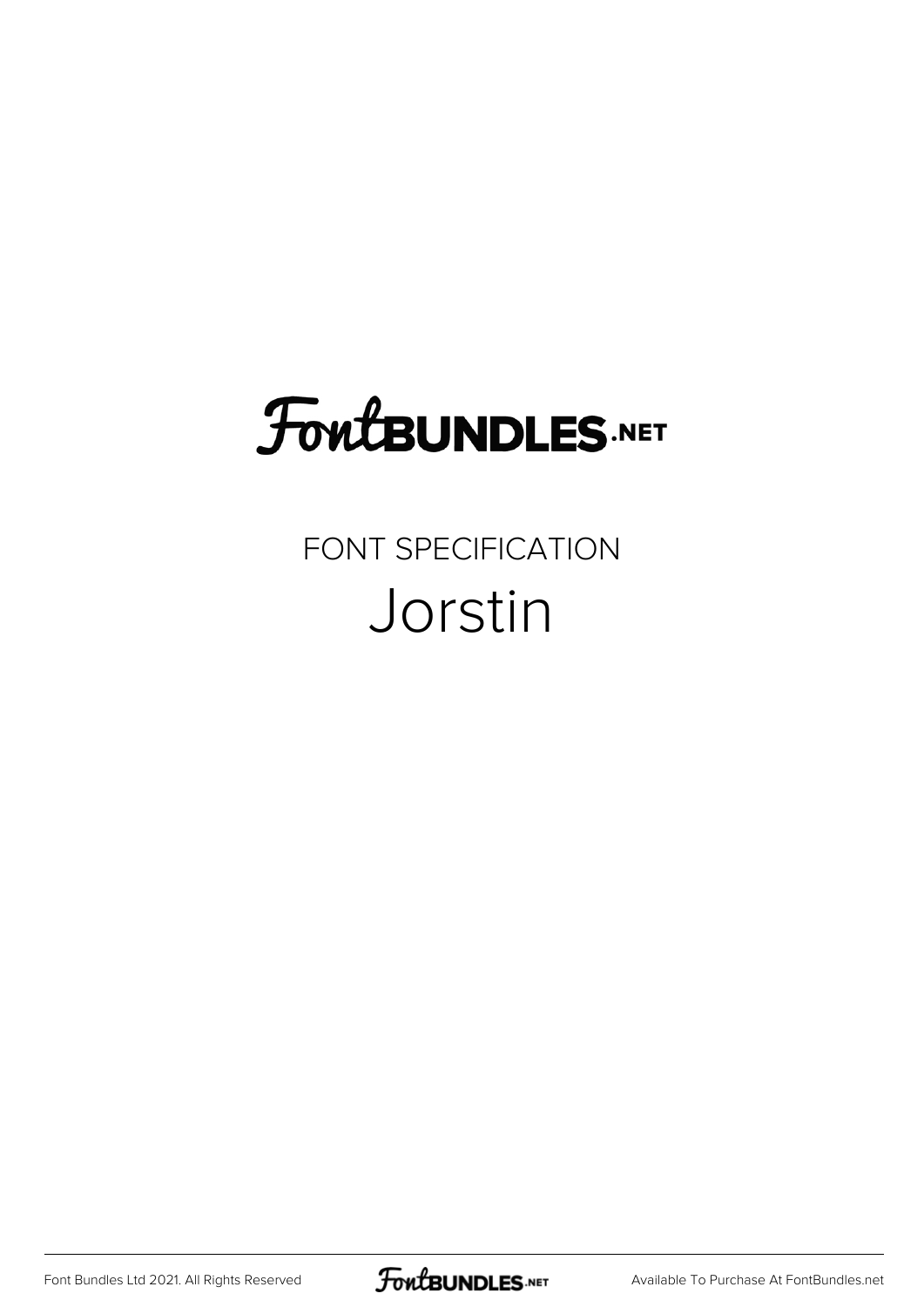## Jorstin - Regular

**Uppercase Characters** 

ABCDEFGHJJKL<br>NMOPORSTUVW  $\chi \gamma$ 

Lowercase Characters

abcdefghijklmnopqretuv  $wxyz$ 

Numbers

0123456789

**Punctuation and Symbols** 

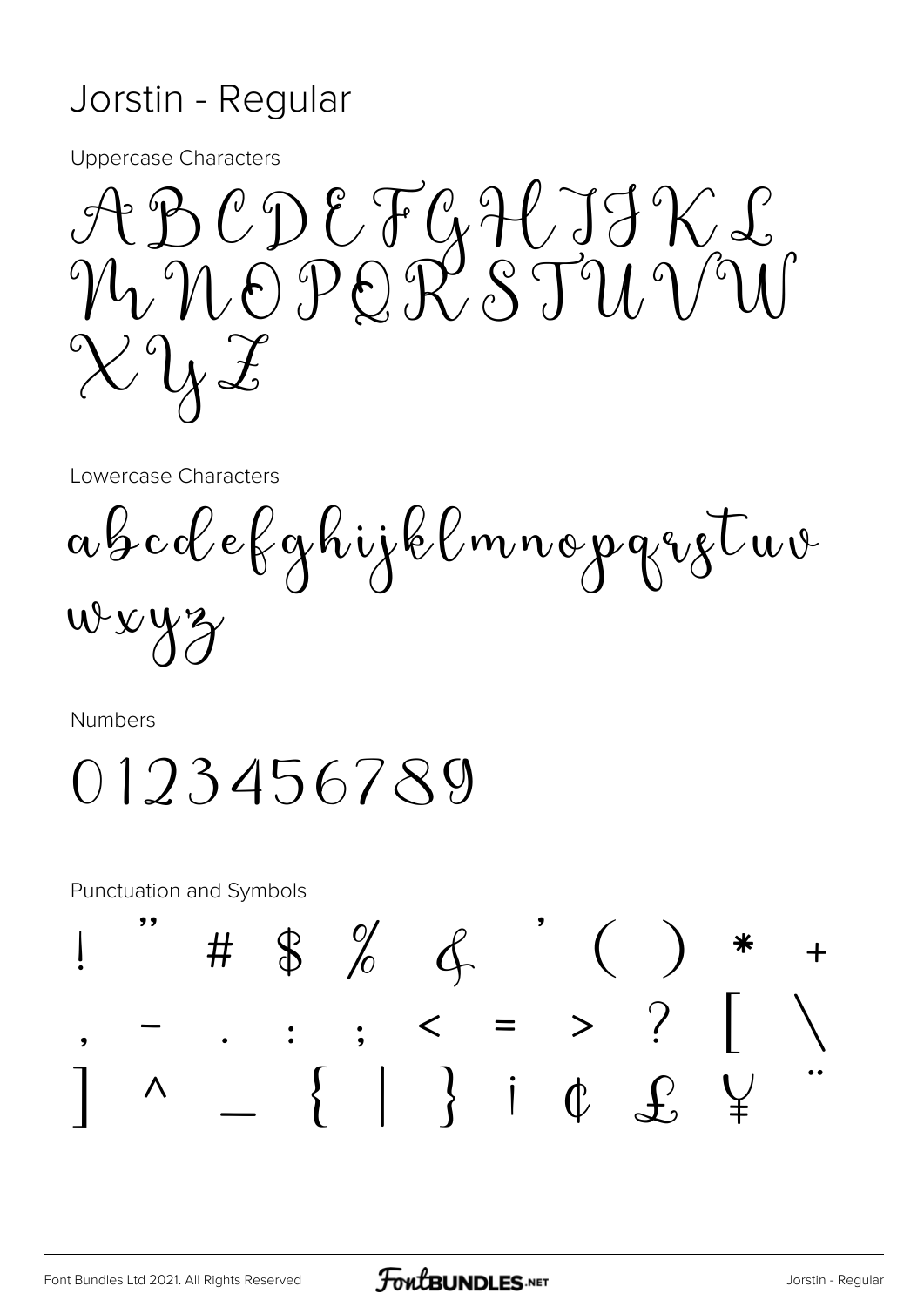À Á Â Ã Ä ÅÆ Ç È É Ê Ë Ì Í Î Ï Ð Ñ  $\dot{\theta}$   $\dot{\theta}$   $\ddot{\theta}$   $\ddot{\theta}$   $\times$   $\dot{\theta}$   $\dot{\theta}$   $\dot{\theta}$ Û Ü Ý ß à á â ã ä  $\stackrel{0}{\alpha}$   $\alpha$   $\stackrel{.}{c}$   $\stackrel{.}{e}$   $\stackrel{.}{e}$   $\stackrel{.}{e}$   $\stackrel{.}{e}$   $\stackrel{.}{e}$   $\stackrel{.}{v}$   $\stackrel{.}{v}$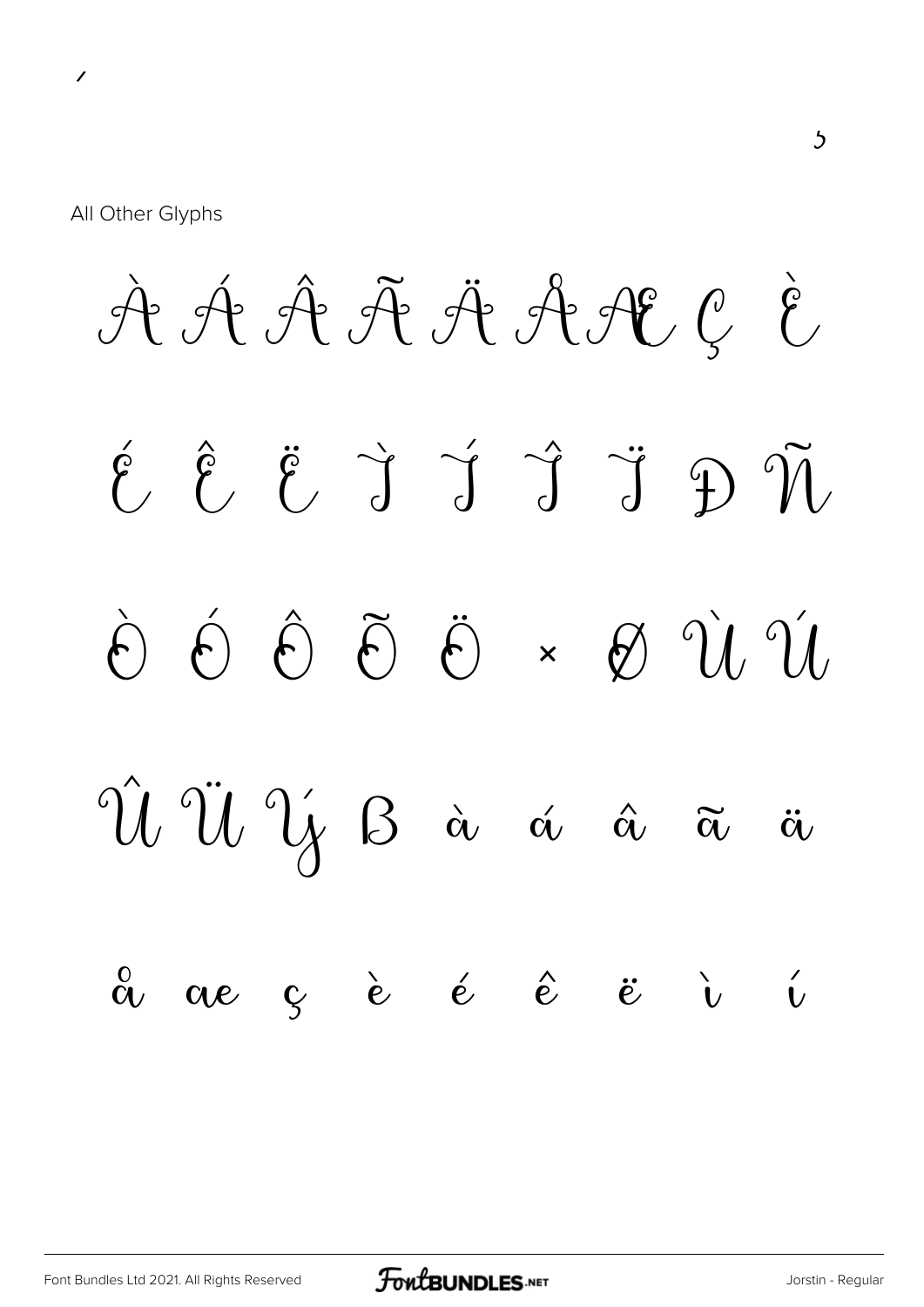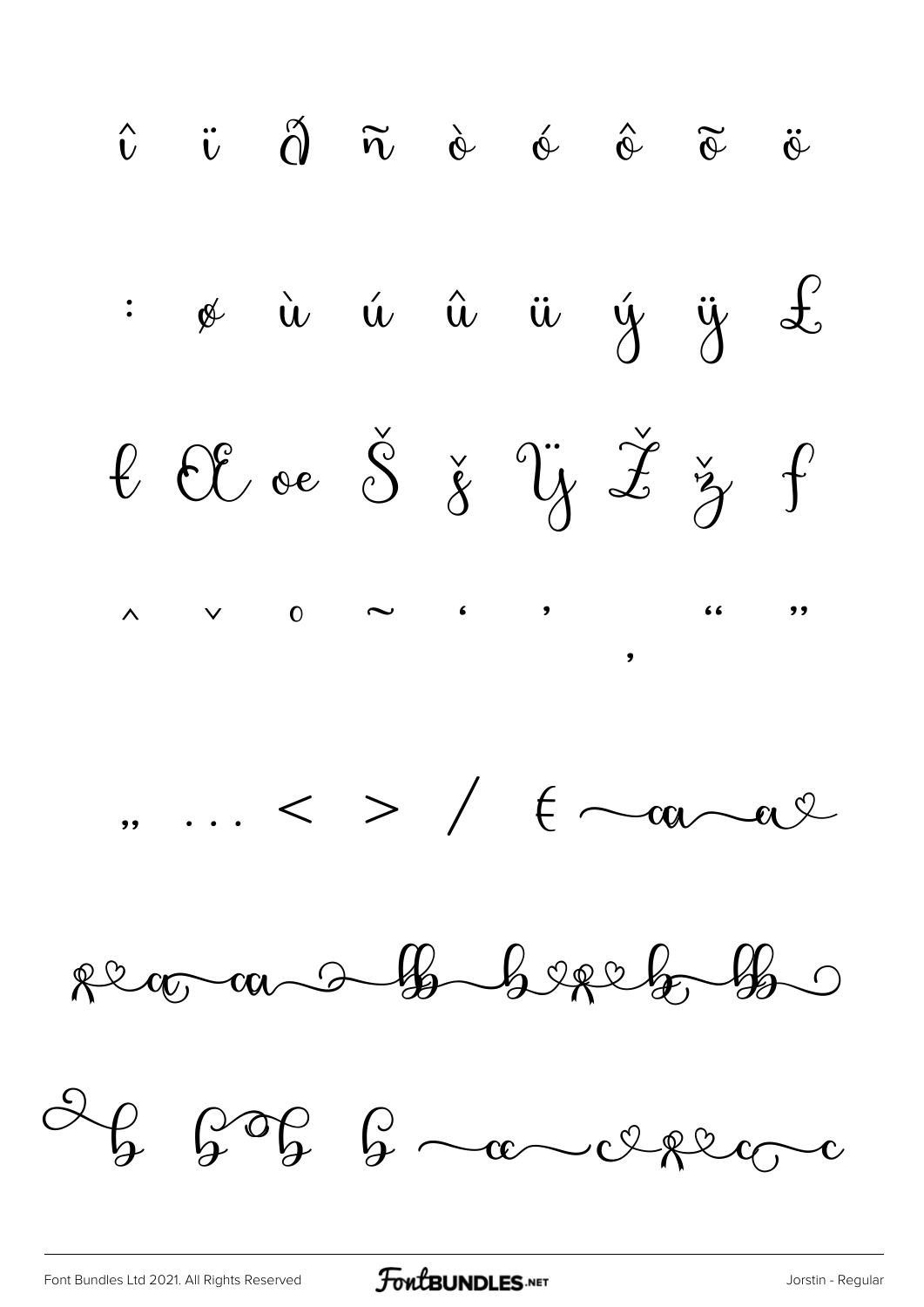a de obt desert d











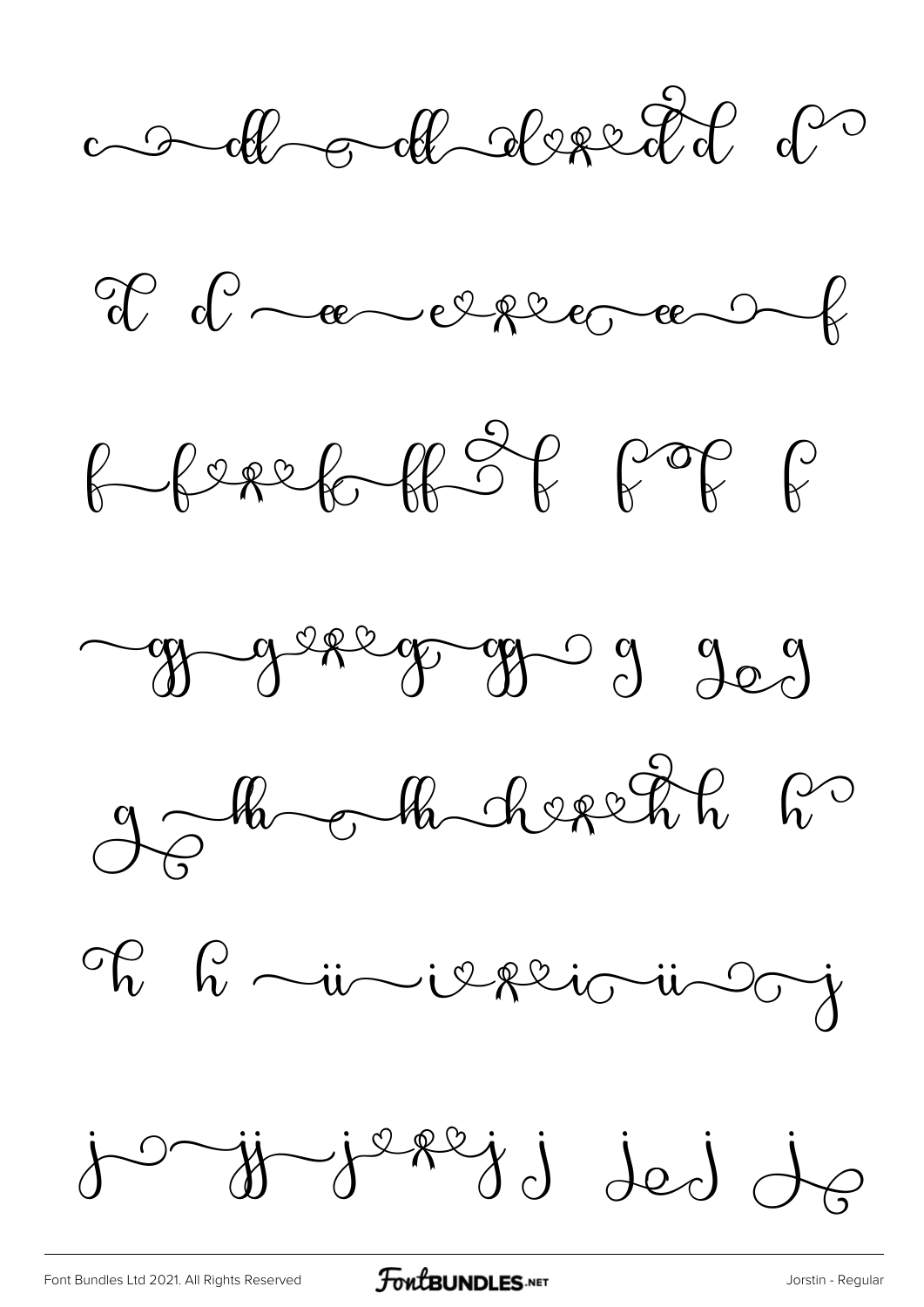le berek le 36 606

 $6 - 0 - 0 - 0 - 0 - 0 - 0 - 0$ 









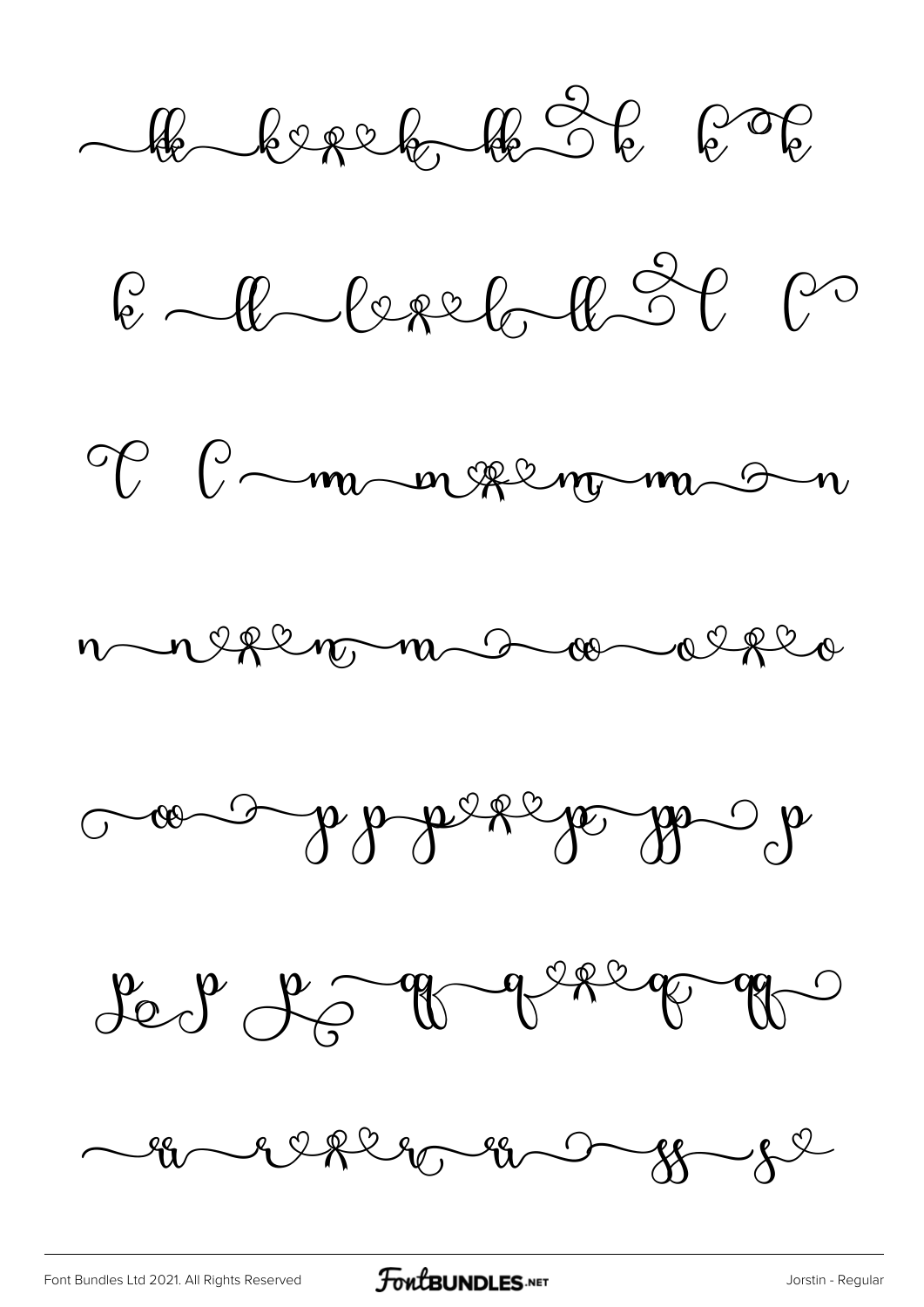











ce aa ll tt th ss bi fl st